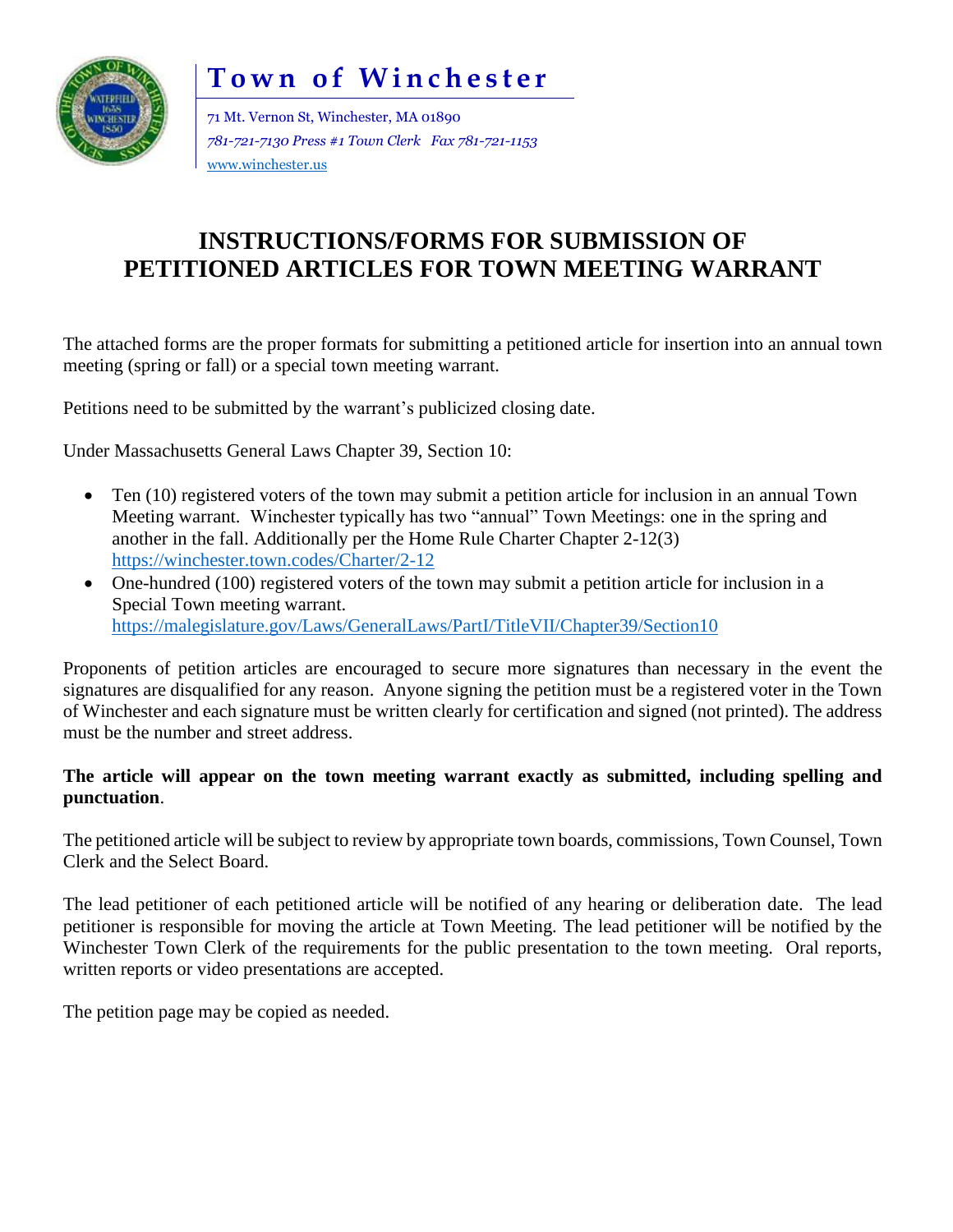

**Town of Winchester** 

71 Mt. Vernon St, Winchester, MA 01890 *781-721-7130 Press #1 Town Clerk Fax 781-721-1153* [www.winchester.us](http://www.winchester.us/)

#### **SUBMISSION OF A PETITION TO PLACE AN ARTICLE ON ANNUAL TOWN MEETING WARRANT**

*Requires the signatures of 10 (ten) voters registered in the Town of Winchester*

Petitions must be submitted by the stated closing date for warrant articles: **MARCH 11, 2022** The article being submitted should be typed on the petition. The article should be **READ AND THEN SIGNED BY THE VOTERS.**

### **THIS PETITION FORM IS THE ONLY FORM TO BE USED AND SHALL NOT BE ALTERED OR DEFACED IN ANY MANNER OR WILL BE REFUSED.**

The person circulating and submitting the petition to the Winchester Town Manager's Office will be the person called on to speak on said article unless specified otherwise.

Petitions should be submitted to the *TOWN MANAGER'S OFFICE* AND WILL THEN BE CERTIFIED BY THE TOWN CLERK/REGISTRAR OF VOTERS FOR SUBMISSION TO THE SELECT BOARD

The annual town meeting warrant shall close *45 days prior to the first session of spring or fall annual town meetings.* Spring Town Meeting is convened on the last Monday in April annually and business continues on a Thursday – Monday rotation until all the business of the town meeting is complete. Fall Town Meeting is convened on the First Monday in November and business continues on a Thursday – Monday rotation until all the business of the town meeting is complete; **Note:** fall town meeting exception; in years when the Town Clerk's Office conducts State and Federal Elections in November, the Fall Town Meeting shall convene on the Thursday after the Tuesday State or Federal Election.

| PERSON SUBMITTING THE PETITION: University of the SUBMITTING THE PETITION:                                                                                                                                                     |                                         |  |  |  |  |
|--------------------------------------------------------------------------------------------------------------------------------------------------------------------------------------------------------------------------------|-----------------------------------------|--|--|--|--|
|                                                                                                                                                                                                                                | Phone Number:                           |  |  |  |  |
|                                                                                                                                                                                                                                |                                         |  |  |  |  |
| Street Address: No. 1996. The Street Address: No. 1997. The Street Address: No. 1997. The Street Address: No. 1997. The Street Address: No. 1997. The Street Address: No. 1997. The Street Address: No. 1997. The Street Addre |                                         |  |  |  |  |
| Received by the Town Manager Staff:                                                                                                                                                                                            |                                         |  |  |  |  |
|                                                                                                                                                                                                                                |                                         |  |  |  |  |
|                                                                                                                                                                                                                                |                                         |  |  |  |  |
| For use by Registrars                                                                                                                                                                                                          |                                         |  |  |  |  |
| Certification of voters by registrars                                                                                                                                                                                          |                                         |  |  |  |  |
| Number of Voters                                                                                                                                                                                                               | <b>Registrar of Voters' Signatures:</b> |  |  |  |  |
|                                                                                                                                                                                                                                |                                         |  |  |  |  |
|                                                                                                                                                                                                                                |                                         |  |  |  |  |